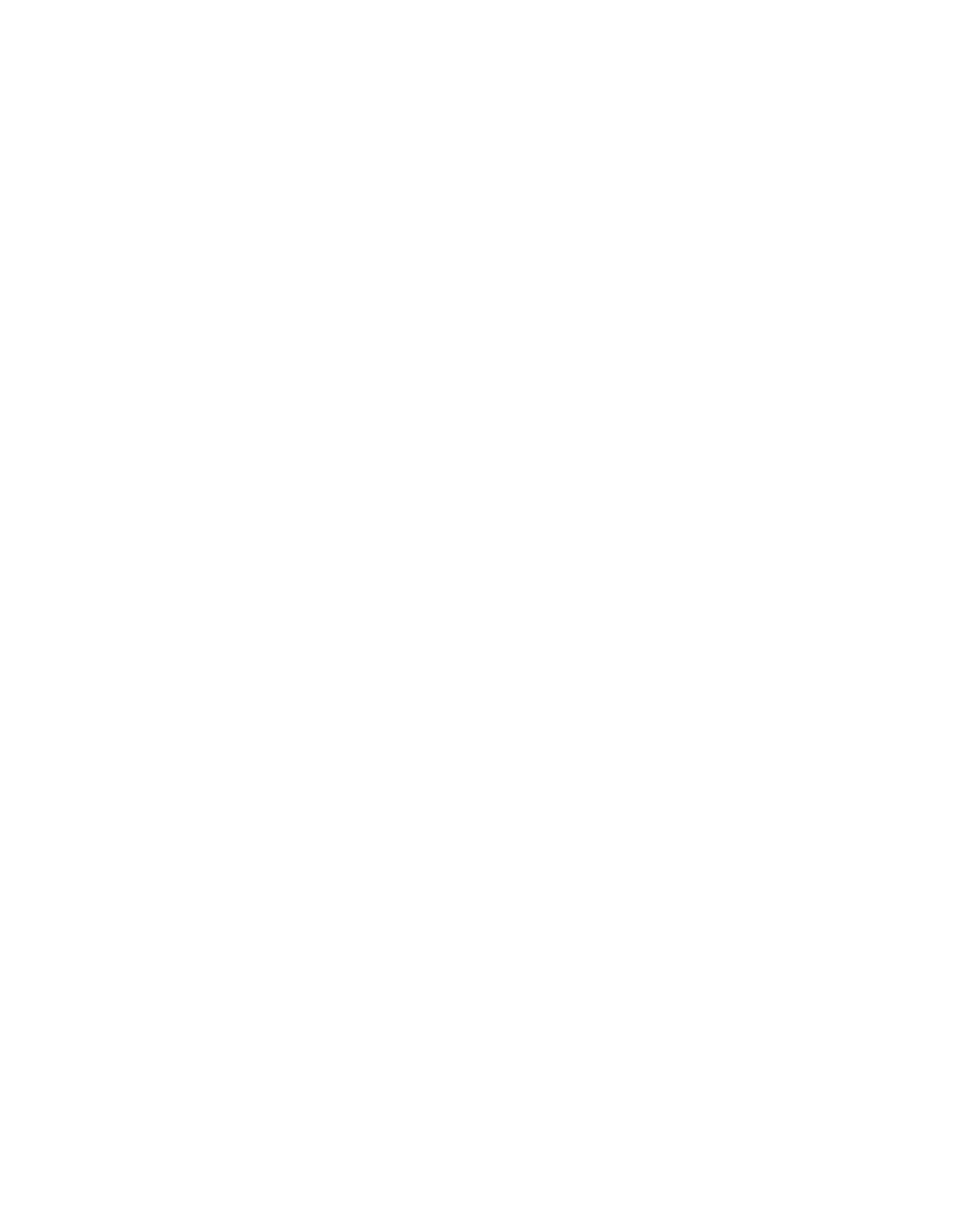## **Project Description:**

The project includes design and construction of upgraded stop signs, new pavement markings, and crosswalk improvements at 25 stop-controlled intersections throughout the City. The proposed improvements will include upgrading existing stop signs with larger stop signs that feature solar powered LED warning lights and new posts with additional wind bracing and installation of advance "STOP AHEAD" pavement markings. Crosswalk striping will be upgraded at the intersections of Las Flores Avenue at Downs Street and Upjohn Avenue at Gateway Boulevard.

The project intersections include the following locations:

- 1. Drummond Ave at Mahan St
- 2. Las Flores Ave at Mahan St
- 3. Las Flores Ave at Downs St
- 4. Upjohn Ave at Downs St
- 5. Upjohn Ave at Norma St
- 6. Upjohn Ave at Sunland St
- 7. Upjohn Ave at Gateway Blvd
- 8. Bowman Rd at Norma St
- 9. Dolphin Ave at Downs St
- 10. Dolphin Ave at China Lake Blvd
- 11. Downs St at China Lake Blvd
- 
- 12. Norma St at China Lake Blvd<br>13. Upiohn Ave at Richhond Rd 13. Upjohn Ave at Richhond Rd<br>14. Gateway Blyd at Ridgecrest
- 14. Gateway Blvd at Ridgecrest Blvd (on Caltrans Route)
- 15. Sunland St at Ridgecrest Blvd (on Caltrans Route)
- 16. Mahan St at lnyokern Rd (on Caltrans Route)
- 17. Mahan St at Ward Ave
- 18. Mahan St at Ridgecrest Blvd
- 19. Mahan St at Upjohn Ave<br>20. Downs St at Invokern Rd
- 20. Downs St at lnyokern Rd (on Caltrans Route)
- 21. Downs St at Ward Ave<br>22. College Heights Blyd a
- 22. College Heights Blvd at Dolphin Ave<br>23. College Heights Blvd at Kendall Ave
- 23. College Heights Blvd at Kendall Ave<br>24. Sunland St at Bowman Rd
- Sunland St at Bowman Rd
- 25. San Bernardino Blvd at Ridgecrest Blvd (on Caltrans Route)

The project has independent utility and will not require future construction to function; it does not require new right-of-way and does not involve landscaping activities that use known invasive plant species. All work is within City right-of-way.

**Setting:** The project intersections are located within developed areas. There is no natural habitat within or immediately adjacent to the project boundaries.

#### **Beneficiaries:**

Ridgecrest residents and visitors will benefit from improved safety resulting from greater visibility of traffic controls.